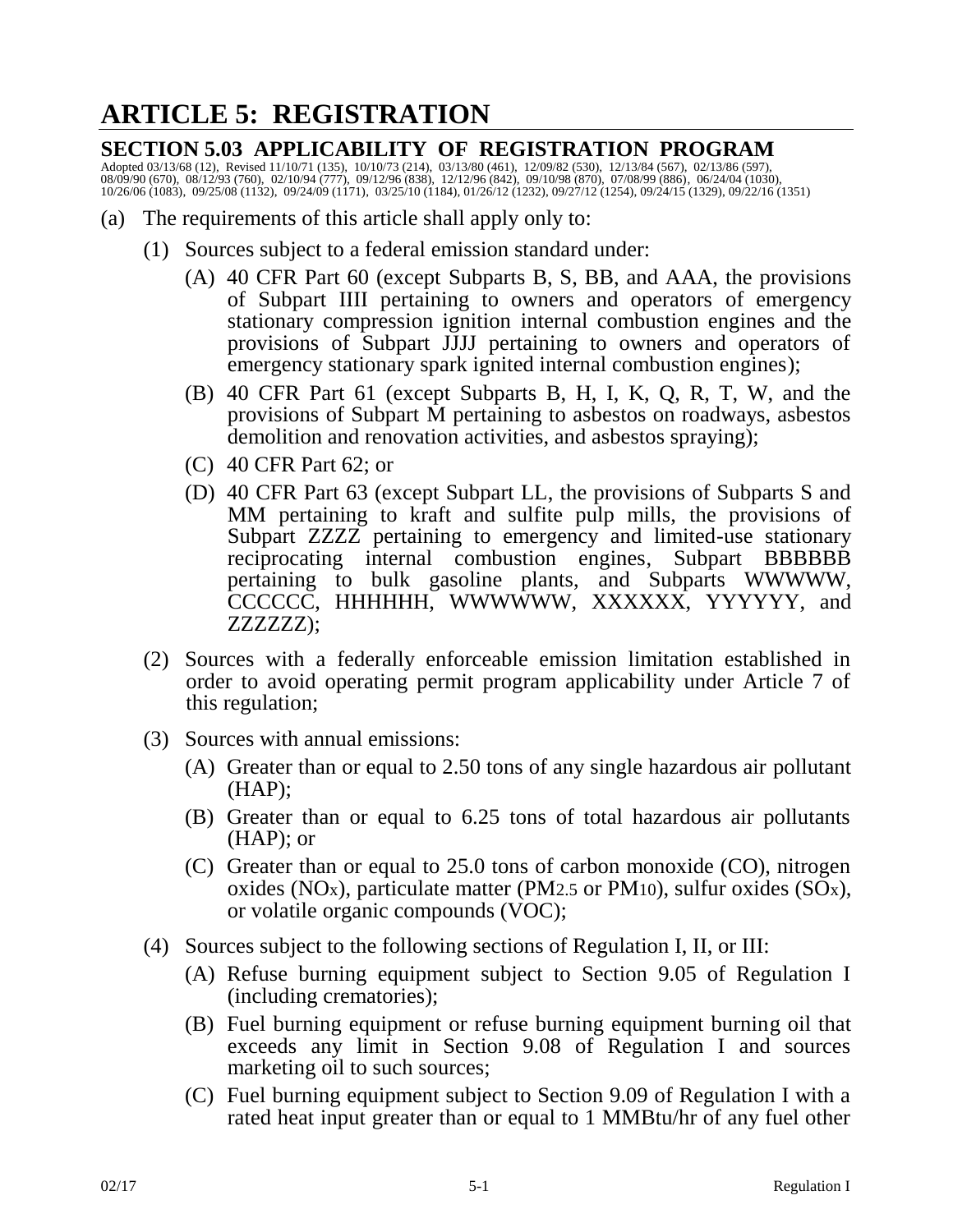than natural gas, propane, butane, or distillate oil, or greater than or equal to 10 MMBtu/hr of any fuel;

- (D) Sources with spray-coating operations subject to Section 9.16 of Regulation I;
- (E) Petroleum refineries subject to Section 2.03 of Regulation II;
- (F) Gasoline loading terminals subject to Section 2.05 of Regulation II;
- (G) Gasoline dispensing facilities subject to Section 2.07 of Regulation II;
- (H) Volatile organic compound storage tanks subject to Section 3.02 of Regulation II;
- (I) Can and paper coating facilities subject to Section 3.03 of Regulation II;
- (J) Motor vehicle and mobile equipment coating operations subject to Section 3.04 of Regulation II;
- (K) Flexographic and rotogravure printing facilities subject to Section 3.05 of Regulation II;
- (L) Polyester, vinylester, gelcoat, and resin operations subject to Section 3.08 of Regulation II;
- (M) Aerospace component coating operations subject to Section 3.09 of Regulation II;
- (N) Crushing operations subject to Section 9.18; or
- (O) Ethylene oxide sterilizers subject to Section 3.07 of Regulation III;
- (5) Sources with any of the following gas or odor control equipment having a rated capacity of greater than or equal to 200 cfm  $(\geq 4"$  diameter inlet):
	- (A) Activated carbon adsorption;
	- (B) Afterburner;
	- (C) Barometric condenser;
	- (D) Biofilter;
	- (E) Catalytic afterburner;
	- (F) Catalytic oxidizer;
	- (G) Chemical oxidation;
	- (H) Condenser;
	- (I) Dry sorbent injection;
	- (J) Flaring;
	- (K) Non-selective catalytic reduction;
	- (L) Refrigerated condenser;
	- (M) Selective catalytic reduction; or
	- (N) Wet scrubber;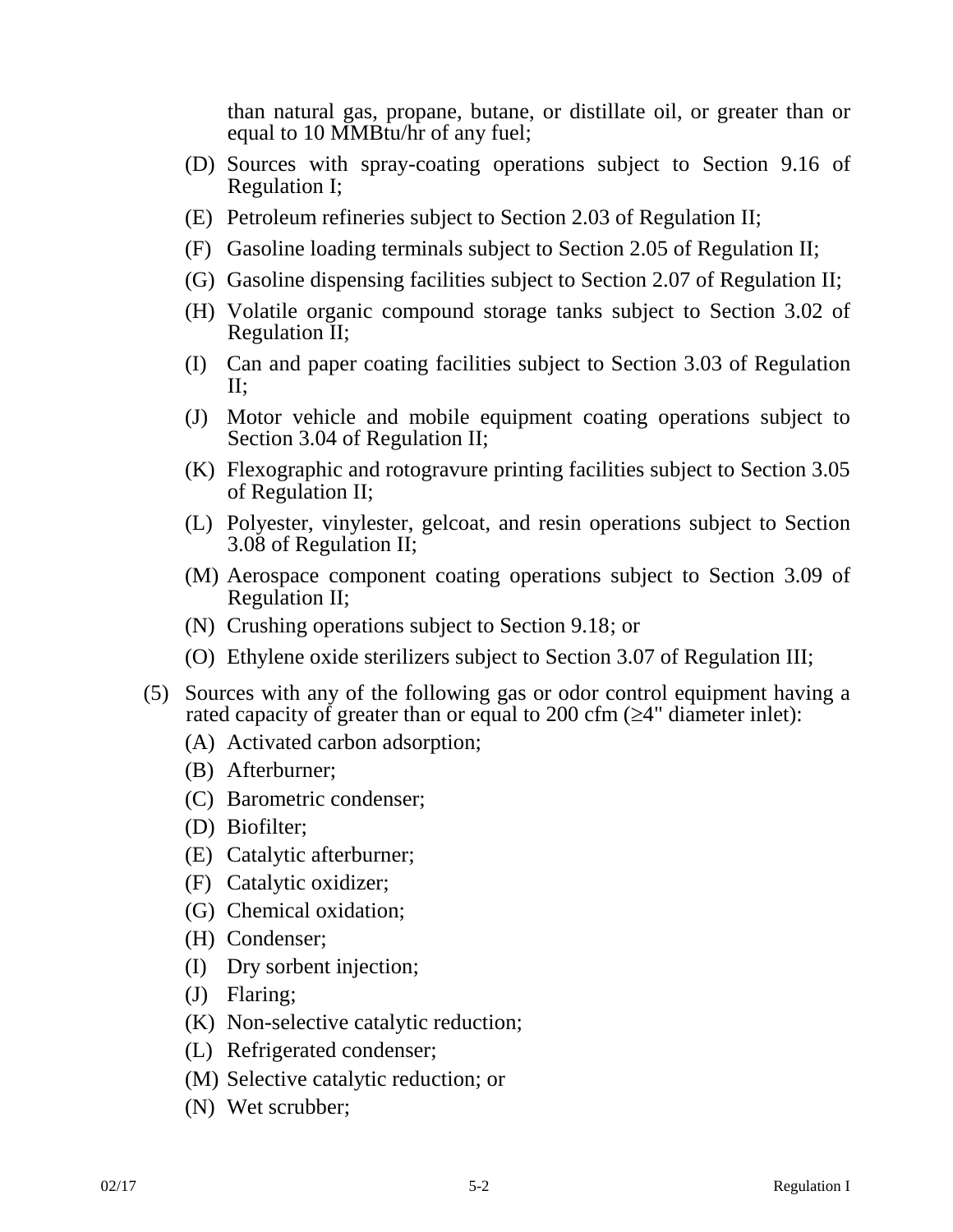- (6) Sources with any of the following particulate control equipment having a rated capacity of greater than or equal to 2,000 cfm  $(\geq 10"$  diameter inlet):
	- (A) Baghouse;
	- (B) Demister;
	- (C) Electrostatic precipitator;
	- (D) HEPA (high efficiency particulate air) filter;
	- (E) HVAF (high velocity air filter);
	- (F) Mat or panel filter;
	- (G) Mist eliminator;
	- (H) Multiple cyclones;
	- (I) Rotoclone;
	- (J) Screen;
	- (K) Venturi scrubber;
	- (L) Water curtain; or
	- (M) Wet electrostatic precipitator;
- (7) Sources with a single cyclone having a rated capacity of greater than or equal to 20,000 cfm  $(\geq 27$ " diameter inlet);
- (8) Sources with any of the following equipment or activities:
	- (A) Asphalt batch plants;
	- (B) Burn-off ovens;
	- (C) Coffee roasters;
	- (D) Commercial composting with raw materials from off-site;
	- (E) Commercial smokehouses with odor control equipment;
	- (F) Concrete batch plants (ready-mix concrete);
	- (G) Galvanizing;
	- (H) Iron or steel foundries;
	- (I) Microchip or printed circuit board manufacturing;
	- (J) Rendering plants;
	- (K) Rock crushers or concrete crushers;
	- (L) Sewage treatment plants with odor control equipment;
	- (M) Shipyards;
	- (N) Steel mills;
	- (O) Wood preserving lines or retorts;
	- (P) Dry cleaners using perchloroethylene; or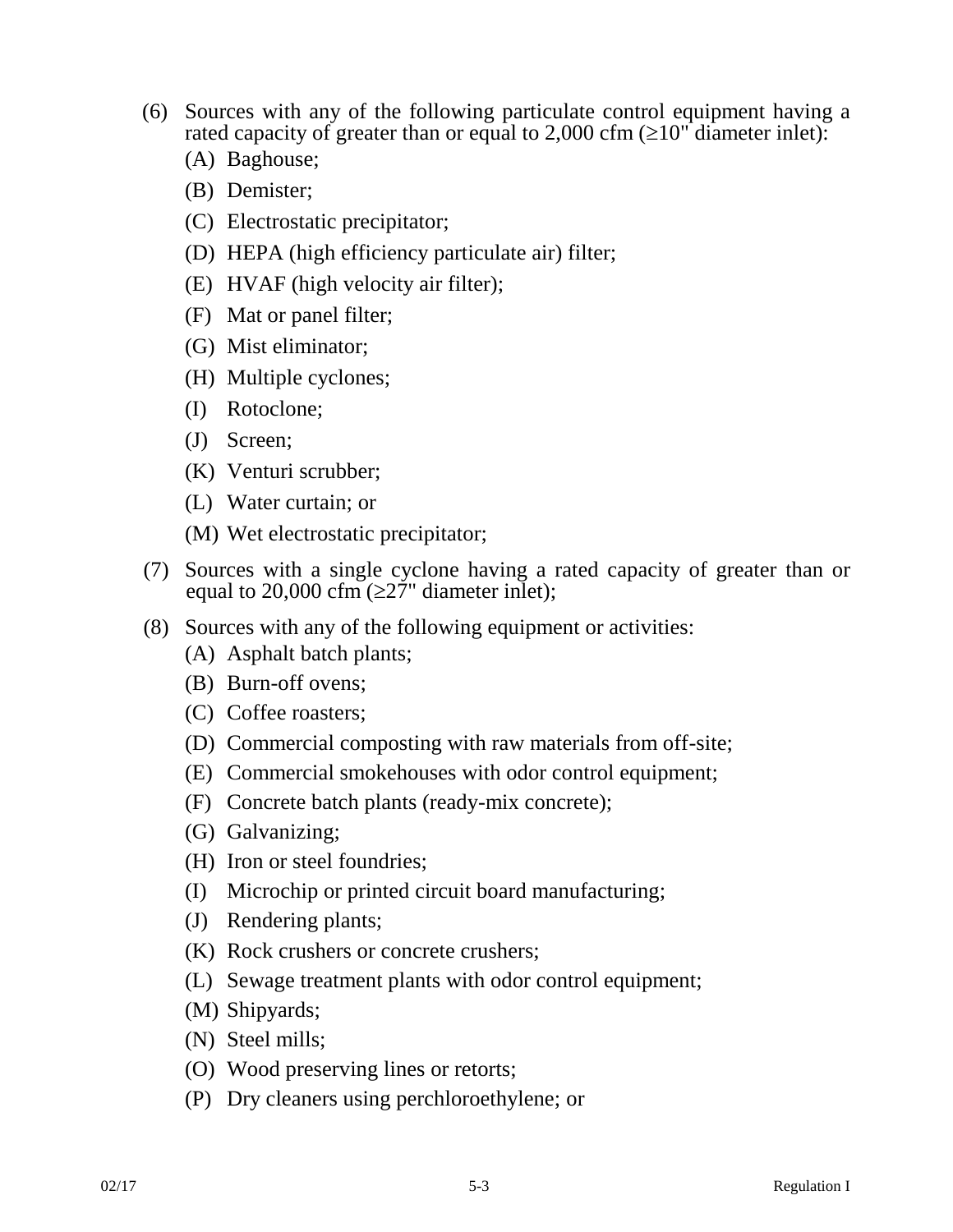- (Q) Marijuana production; and
- (9) Sources with equipment (or control equipment) that has been determined by the Control Officer to warrant registration through review of a Notice of Construction application under Section 6.03(a) or a Notification under Section 6.03(b) of this regulation, due to the amount and nature of air contaminants produced, or the potential to contribute to air pollution, and with special reference to effects on health, economic and social factors, and physical effects on property.
- (b) The requirements of this article shall not apply to:
	- (1) Motor vehicles;
	- (2) Nonroad engines or nonroad vehicles as defined in Section 216 of the federal Clean Air Act;
	- (3) Sources that require an operating permit under Article 7 of this regulation;
	- (4) Solid fuel burning devices subject to Article 13 of this regulation; or
	- (5) Any source, including any listed in Sections  $5.03(a)(4)$  through  $5.03(a)(9)$ of this regulation, that has been determined through review by the Control Officer not to warrant registration, due to the amount and nature of air contaminants produced or the potential to contribute to air pollution, and with special reference to effects on health, economic and social factors, and physical effects on property.
- (c) It shall be unlawful for any person to cause or allow the operation of any source subject to registration under this section, unless it meets all the requirements of Article 5 of this regulation.
- (d) An exemption from new source review under Article 6 of this regulation shall not be construed as an exemption from registration under this article. In addition, an exemption from registration under this article shall not be construed as an exemption from any other provision of Regulation I, II, or III.

# **SECTION 5.05 REGISTRATION REQUIREMENTS** Adopted 03/13/68 (12)

Revised 11/10/71 (135), 12/09/82 (530), 06/09/88 (621), 10/12/89 (653), 08/09/90 (670), 09/12/96 (838), 09/11/97 (856), 09/10/98 (870) 05/22/03 (994), 06/24/04 (1030), 12/15/16 (1356)

(a) The owner or operator of a source requiring registration under Section 5.03 of this regulation shall make reports containing information as required by the Agency concerning location, size, and height of contaminant outlets, processes employed, nature and quantity of the air contaminant emission, and such other information as is relevant to air pollution and available or reasonably capable of being assembled. The owner or operator shall be responsible for obtaining the proper forms from the Agency, notifying the Agency of its existence (including changes in its ownership or name), and for the accuracy, completeness, and timely submittal of all registration reports and fees.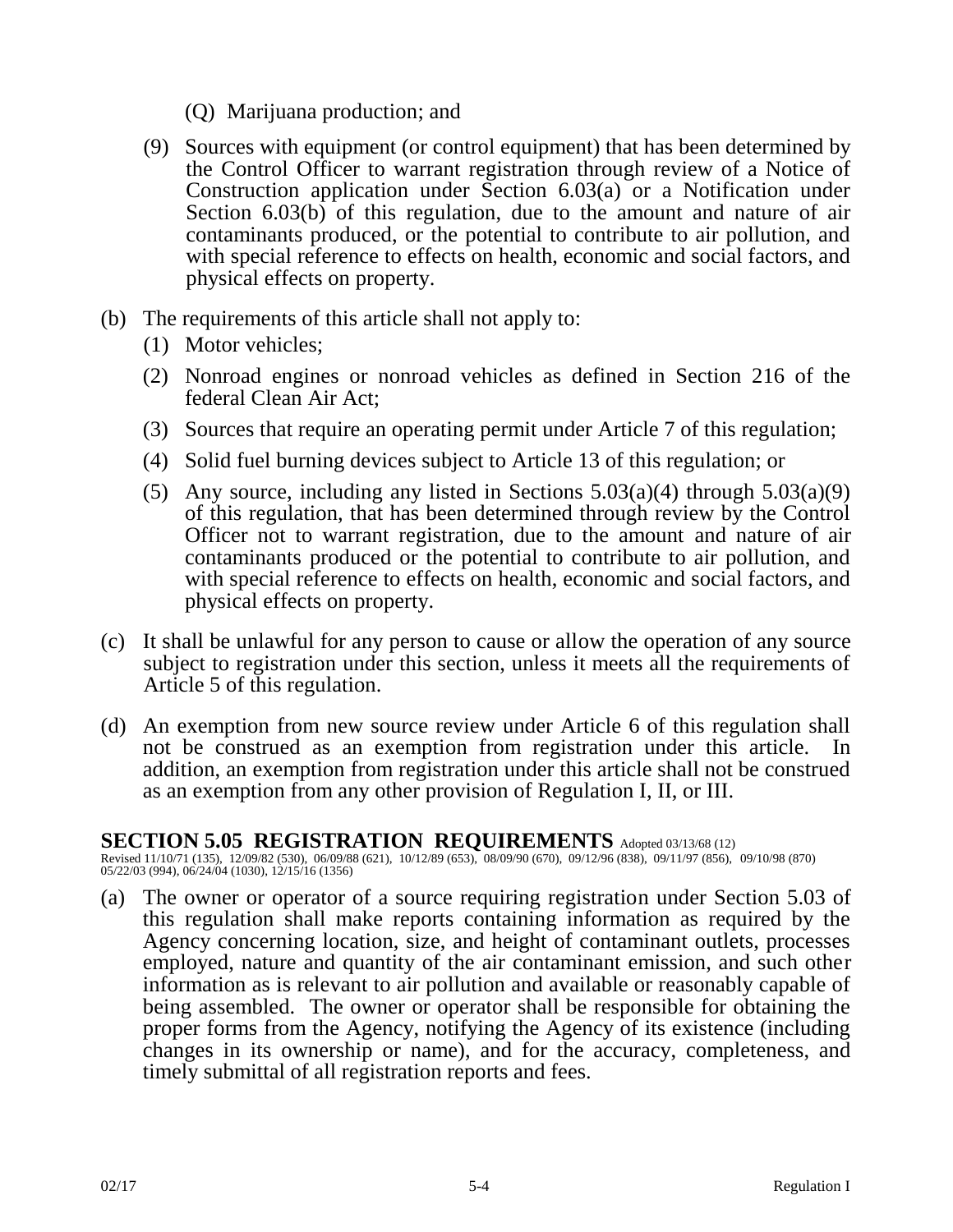- (b) The owner or operator of a source requiring registration under Section 5.03 of this regulation shall submit a report by  $\overrightarrow{J}$ une  $30<sup>th</sup>$  of each year, listing the emissions of those air contaminants emitted during the previous calendar year that equaled or exceeded:
	- (1) 2.50 tons of any single hazardous air pollutant (HAP);
	- (2) 6.25 tons of total hazardous air pollutants (HAP);
	- (3) 25.0 tons of carbon monoxide  $(CO)$ , nitrogen oxides  $(NOx)$ , particulate matter (PM2.5 or PM10), sulfur oxides  $(SOx)$ , or volatile organic compounds (VOC); or
	- (4) 0.5 tons of lead.
- (c) The owner or operator of a registered source shall develop and implement an operation and maintenance plan to ensure continuous compliance with Regulations I, II, and III. A copy of the plan shall be filed with the Control Officer upon request. The plan shall reflect good industrial practice and shall include, but not be limited to, the following:
	- (1) Periodic inspection of all equipment and control equipment;
	- (2) Monitoring and recording of equipment and control equipment performance;
	- (3) Prompt repair of any defective equipment or control equipment;
	- (4) Procedures for start up, shut down, and normal operation;
	- (5) The control measures to be employed to ensure compliance with Section 9.15 of this regulation; and
	- (6) A record of all actions required by the plan.

The plan shall be reviewed by the source owner or operator at least annually and updated to reflect any changes in good industrial practice.

### **SECTION 5.07 ANNUAL REGISTRATION FEES** Adopted 12/09/82 (530)

Revised 01/10/85 (573), 10/12/89 (653), 08/09/90 (670), 12/12/91 (713), 07/08/93 (756), 09/08/94 (798), 09/14/95 (821), 09 /12/96 (839), 09/11/97 (856), 09/10/98 (871), 09/09/99 (894), 07/13/00 (925), 06/14/01 (946), 10/11/01 (957), 05/23/02 (968), 05/22/03 (994), 06/24/04 (1030), 06/23/05 (1044), 06/22/06 (1067), 05/22/08 (1117), 03/25/10 (1184), 05/26/11 (1210), 05/24/12 (1242), 09/22/16 (1352)

(a) The Agency shall assess annual fees as set forth in Section 5.07(c) of this regulation for services provided in administering the registration program. Fees received under the registration program shall not exceed the cost of administering the program, which shall be defined as initial registration and annual or other periodic reports from the source owner providing information directly related to air pollution registration, on-site inspections necessary to verify compliance with registration requirements, data storage and retrieval systems necessary for support of the registration program, emission inventory reports and emission reduction credits computed from information provided by sources pursuant to registration program requirements, staff review, including engineering analysis for accuracy and currentness, of information provided by sources pursuant to registration program requirements, clerical and other office support provided in direct furtherance of the registration program, and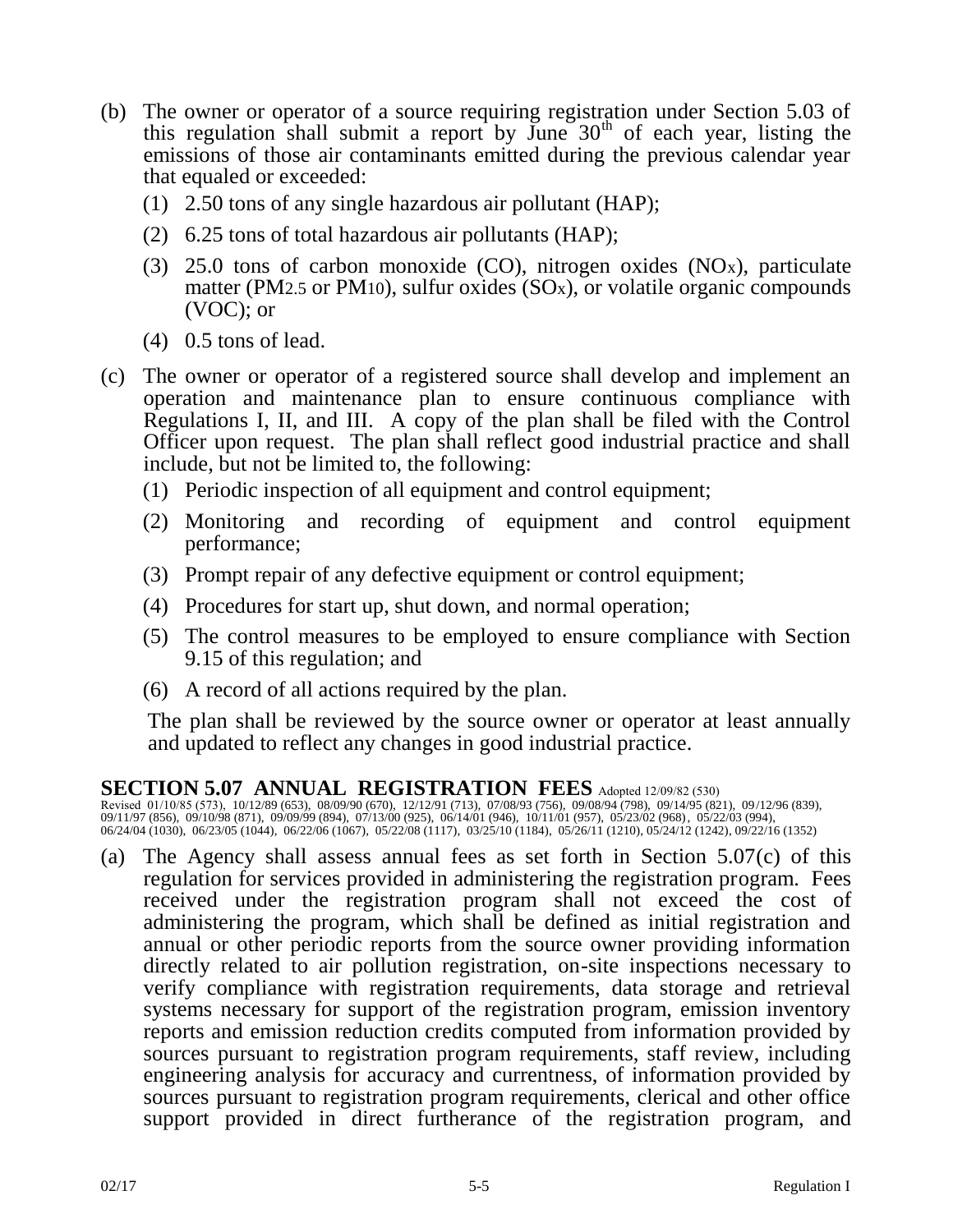administrative support provided in directly carrying out the registration program. Payment of these fees by the owner or operator of a source shall maintain its active registration status (even if it is not actively operating).

- (b) Upon assessment by the Agency, registration fees are due and payable within 45 days of the date of the invoice. Registration fees shall be deemed delinquent if not fully paid within 45 days of the date of the invoice. Persons or sources that under-report emissions, fail to submit other information used to set fees, or fail to pay required fees within 90 days of the date of the invoice, may be subject to a penalty equal to 3 times the amount of the original fee owed (in addition to other penalties provided by chapter 70.94 RCW).
- (c) Except as specified in Section 5.07(d) and (e) of this regulation, registered sources shall be assessed a fee of \$1,150, plus the following fees:
	- (1) Sources subject to a federal emission standard as specified in Section 5.03(a)(1) of this regulation shall be assessed \$2,100 per subpart of 40 CFR Parts 60-63;
	- (2) Sources subject to a federally enforceable emission limitation as specified in Section  $5.03(a)(2)$  or meeting the emission thresholds specified in Section 5.03(a)(3) of this regulation shall be assessed \$2,300;
	- (3) Sources subject to the emission reporting requirements under Section 5.05(b) of this regulation shall be assessed \$30 for each ton of CO and \$60 for each ton of NOx, PM10, SOx, HAP, and VOC, based on the emissions reported during the previous calendar year;
	- (4) Sources with more than one coffee roaster installed on-site that are approved under a Notice of Construction Order of Approval shall be assessed \$2,300;
	- (5) Sources of commercial composting with raw materials from off-site and with an installed processing capacity of  $\langle 100,000 \rangle$  tons per year shall be assessed \$5,750; and
	- (6) Sources of commercial composting with raw materials from off-site and with an installed processing capacity of  $\geq 100,000$  tons per year shall be assessed \$23,000.
- (d) Gasoline dispensing facilities shall be assessed the following fees based on their gasoline throughput during the previous calendar year (as certified at the time of payment):

| (1) More than $6,000,000$ gallons\$4,085;     |  |
|-----------------------------------------------|--|
|                                               |  |
| $(3)$ 1,200,001 to 3,600,000 gallons \$1,350; |  |
|                                               |  |
| $(5)$ 200.001 to 0.40.000 pollows (2.40)      |  |

(5) 200,001 to 840,000 gallons................................. \$340.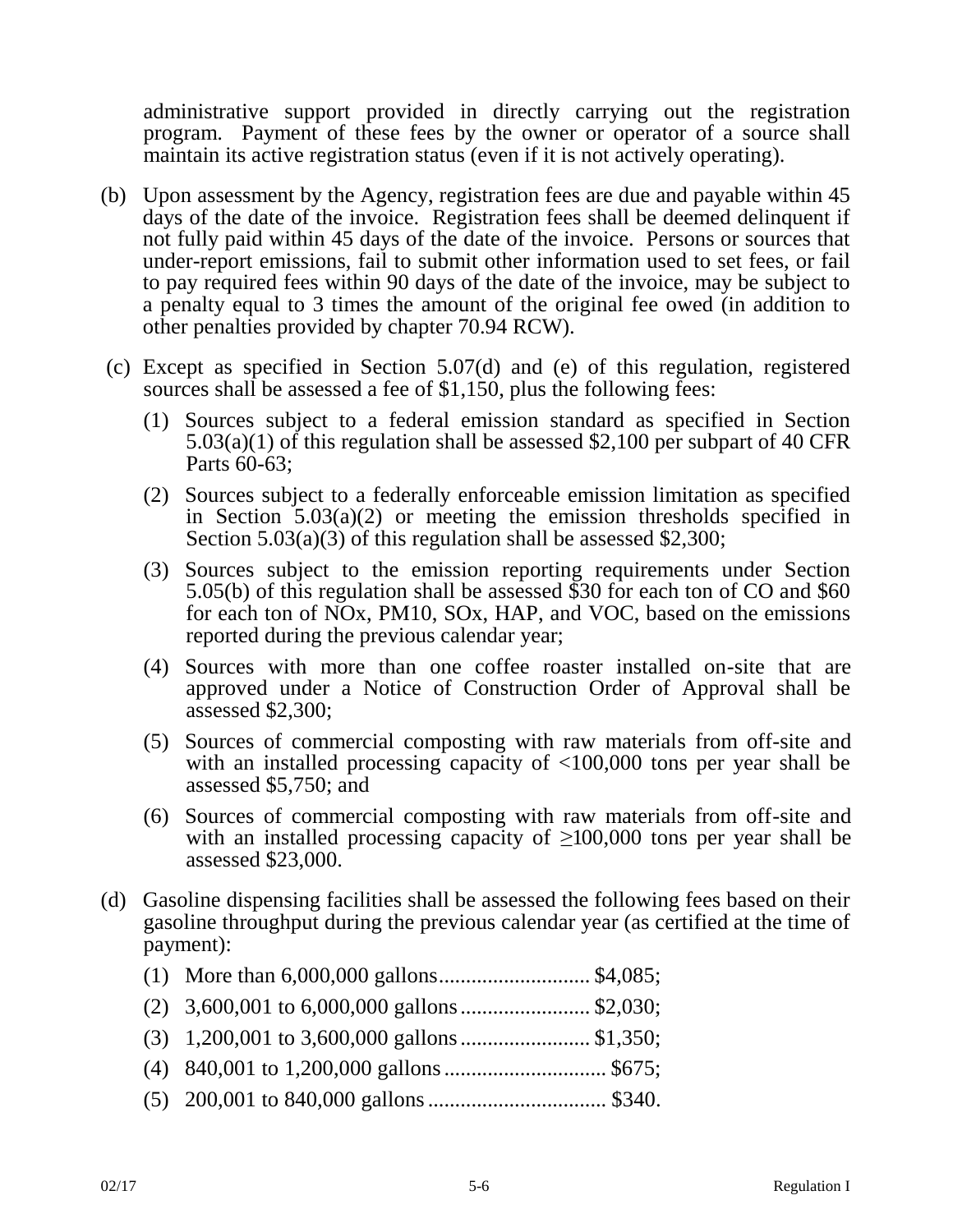- (e) The following registered sources shall be assessed an annual registration fee of \$140, provided that they meet no other criteria listed in Section 5.03(a) of this regulation:
	- (1) Sources with spray-coating operations subject to Section 9.16 of this regulation that use no more than 4,000 gallons per year of total coatings and solvents;
	- (2) Gasoline dispensing facilities subject to Section 2.07 of Regulation II with gasoline annual throughput during the previous calendar year (as certified at the time of payment) of no more than 200,000 gallons;
	- (3) Motor vehicle and mobile equipment coating operations subject to Section 3.04 of Regulation II;
	- (4) Unvented dry cleaners using perchloroethylene; and
	- (5) Batch coffee roasters subject to notification under Section 6.03(b)(11) of this regulation.

#### **SECTION 5.12 REGISTRATION OF CRUSHING OPERATIONS** Adopted 01/26/12 (1232)

- (a) Applicability This section applies to all crushing operations subject to registration under Section 5.03 of this regulation. Every site which has crushing equipment installed for operation shall be registered by the owner or the operator of that equipment with this Agency prior to any crushing operation.
- (b) Initial Registration
	- (1) New crushing operations shall be registered with this agency prior to operation commencing through submittal of the crushing operation information specified on registration forms provided by the agency. All information on the registration form shall be provided as specified. Incomplete registration form submittals will not be acceptable to create an active registration.
	- (2) Registration is not completed until all fees due are paid, as identified in Section 5.12(c) of this regulation.
	- (3) The valid registration of an existing crushing operation may be moved to another site without a new registration, provided that no other operable crushing equipment installed for active operation on a site is using that same registration.
- (c) Fees
	- (1) Registration fees for crushing operations shall be assessed as identified in Section 5.07 of this regulation.
		- (A) Registered crushing operations may maintain registration through payment of the annual invoices sent to actively registered sources.